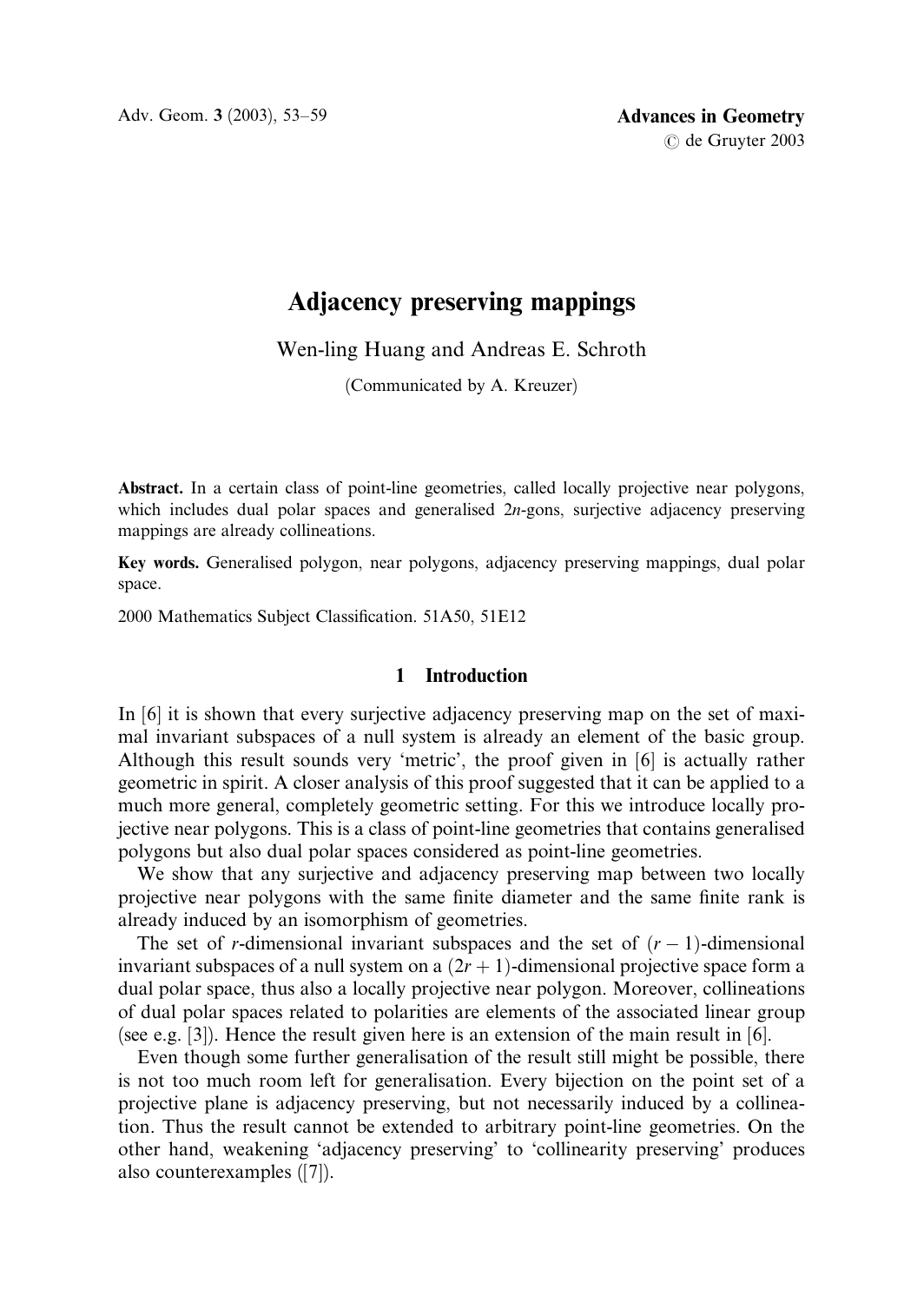## 2 Preliminaries

A thick point-line geometry  $\mathfrak{G} = (\mathcal{P}, \mathcal{L}, I)$  consists of a non-empty set  $\mathcal P$  of points, a non-empty set  $\mathscr L$  of lines and an incidence relation I between points and lines such that every point is incident with at least three lines and such that every line is incident with at least three points. For a point p the set of lines incident with p is denoted  $\mathscr{L}_p$ . For a line l the set of points incident with l is denoted  $\mathcal{P}_l$ . For incidence relations we employ only the symbol I, hence most times we will omit it when naming a point-line geometry.

Suppose  $p, q$  are points of a point-line geometry. A *chain of length n from p to q* is an  $n + 1$  tuple  $(x_0, x_1, \ldots, x_n)$  of points with  $x_0 = p$  and  $x_n = q$  such that for all  $i \in \{0, \ldots, n - 1\}$  the points  $x_i$  and  $x_{i+1}$  are different but incident with a common line. The *distance*  $d(p, q)$  between two points p and q is the length of a shortest chain from p to q. If there is no chain from p to q we let  $d(p,q) = \infty$ . Furthermore,  $d(p, p) = 0$  for any point p. In other words, d is the graph-theoretical distance in the collinearity graph of the geometry. Obviously, the triangle inequality holds for  $d$ . Two points p, q are adjacent, if  $d(p,q) = 1$ . For  $p \in \mathcal{P}$  and  $n \in \mathbb{N}$  the set of points at distance *n* to *p* is denoted  $D_n(p)$ . The number  $\sup\{d(p,q) | p,q \in \mathcal{P}\}\in \mathbb{N}\cup\{\infty\}$  is called the diameter of the point-line geometry G.

We view projective spaces as incidence geometries with more objects than just points and lines (see. e.g. [5]). In particular, we work also with hyperplanes and, implicitly, with colines. A projective line is considered as a projective space of dimension 1.

A thick point-line geometry  $\mathfrak{G} = (\mathcal{P}, \mathcal{L}, I)$  of finite diameter *n* is called a *locally* projective near 2n-gon of rank  $m \in \mathbb{N} \setminus \{0, 1\}$  if the following requirements are met.

- 1. Any two different points are incident with at most one common line.
- 2. For any  $(p, l) \in \mathcal{P} \times \mathcal{L}$  there exists a unique point  $\pi(p, l)$  in  $\mathcal{P}_l$  closest to p.
- 3. There is some  $m = m(6) \in \mathbb{N} \setminus \{0, 1\}$ , called the *rank* of 6, such that for every point  $p \in \mathcal{P}$  the sets  $\{S(p, q) | q \in \mathcal{P} \setminus \{p\}\}\)$ , where

$$
S(p,q) := \{l \in \mathcal{L}_p \mid \pi(q,l) \neq p\},\
$$

form a projective space of dimension  $m - 1$ . We denote this projective space by  $S(p)$ .

4. If p and q are two different points with  $d(p,q) < n$ , then  $S(p,q) \neq \mathcal{L}_p$ . If  $d(p, q) = n - 1$ , then  $S(p, q)$  is a hyperplane of  $S(p)$ .

Remark. Thick point-line geometries satisfying the first two of the above requirements are known as near polygons ([4, 3.35]). The third axiom states that for every point p the line pencil  $\mathcal{L}_p$  carries the structure of a projective space. This structure is induced by traces of the points different from  $p$ . The fourth axiom ensures that these traces behave reasonably well.

Next we provide some examples of locally projective near polygons.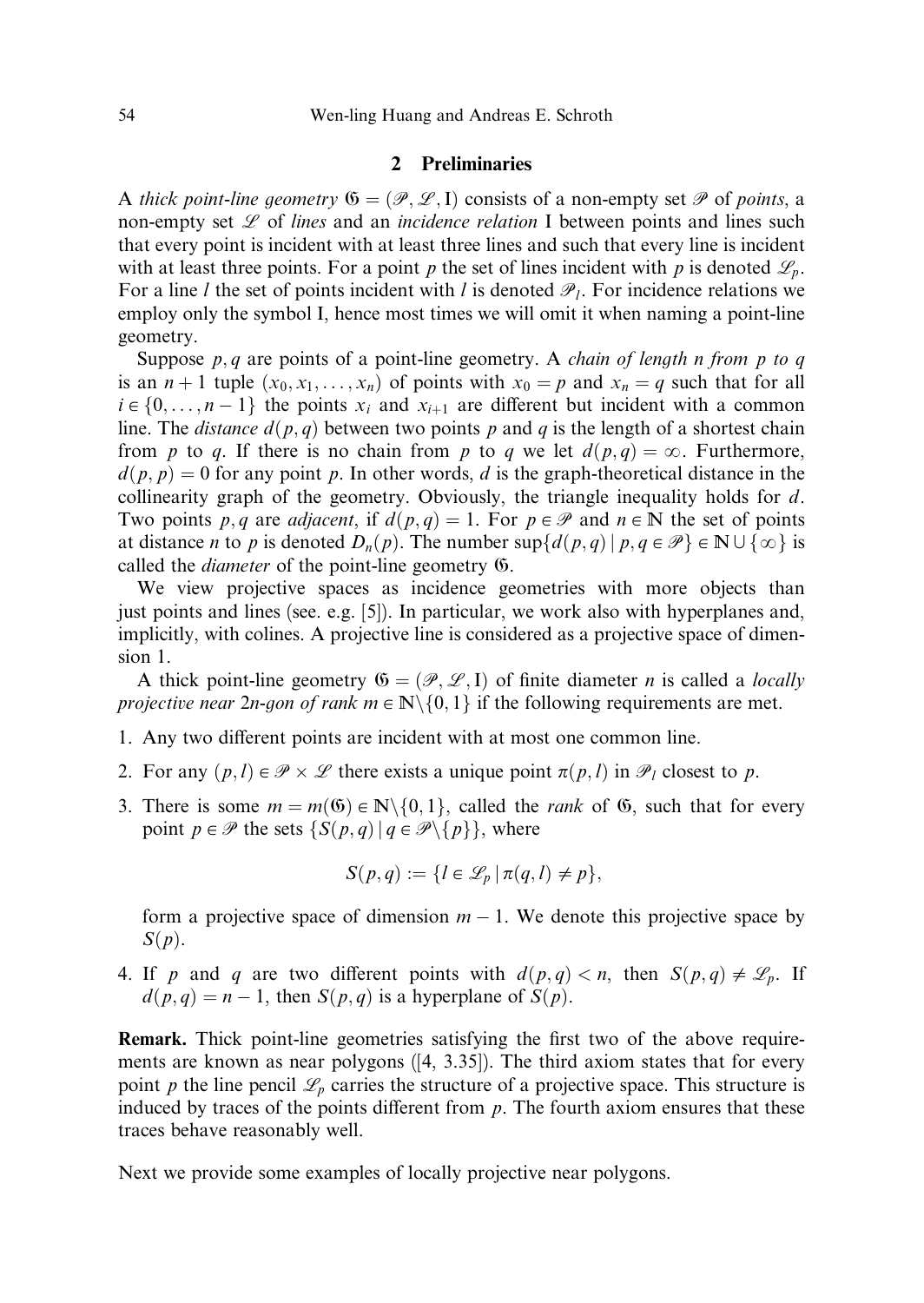**2.1 Generalised polygons.** Let  $n \in \mathbb{N} \setminus \{0, 1\}$ . An ordinary n-gon,  $n \ge 2$ , in some point-line geometry is a chain  $x_0, \ldots, x_n$  of length n with  $x_0 = x_n$  such that the lines joining  $x_i$  to  $x_{i+1}$  are pairwise different. The joining lines are also considered part of the ordinary  $n$ -gon. A *generalised n-gon* is a thick point-line geometry that contains no ordinary k-gon for  $k < n$  and where any two elements of  $\mathcal{P} \cup \mathcal{L}$  can be completed to an ordinary n-gon. An introduction to generalised polygons including alternative definitions of generalised polygons can be found in  $[8]$ , while  $[9]$  offers an extensive discussion of generalised polygons.

**Lemma 2.1.** A generalised 2n-gon with  $n > 1$  is a locally projective near 2n-gon of rank 2.

*Proof.* It follows straight from the definition that a generalised  $2n$ -gon has diameter n. If  $n > 1$  then a generalised 2n-gon contains no ordinary 2-gons. Hence any two different points are joined by at most one line.

Let  $(p, l) \in \mathcal{P} \times \mathcal{L}$ . Take an ordinary 2*n*-gon containing p and l. There are two parts of this ordinary  $2n$ -gon joining p to l, one of which is shorter than the other. Let  $q$  denote the point in the shorter part incident with the line l. Then already within the ordinary  $2n$ -gon at hand, there is a chain from p to q whose length is less than n. Thus  $c := d(p, q) < n$ .

We claim  $q = \pi(p, l)$ . Suppose there is another point  $r \in \mathcal{P}_l$  with  $d(p, r) \leq c$ . Then the shortest chain from  $p$  to  $r$  plus the shortest chain from  $q$  to  $p$  contains an ordinary k-gon where  $k \le 2c + 1 < 2n$ . In a generalised 2n-gon this is impossible. Thus  $q = \pi(p, l)$  as claimed.

Let p, q denote two different points. If  $d(p, q) = n$ , then  $\pi(q, l) \neq p$  for all  $l \in \mathcal{L}_p$ . If  $d(p, q) = c < n$ , then the shortest chain from p to q is unique, for otherwise two different chains of length c from p to q contain an ordinary k-gon, where  $k \leq 2c < 2n$ . This is not allowed. Let r denote the point in the shortest chain from  $p$  to  $q$  adjacent to p and let l denote the line incident with p and r. Then  $S(p,q) = \{l\}$ . Thus  $S(p)$  is a projective line, that is, a projective space of dimension 1. And also  $S(p,q)$  is a hyperplane of  $S(p)$  if  $0 < d(p,q) < n$ .

2.2 Dual polar spaces. Let  $\sigma$  denote a polarity on a projective space. A subspace W of the projective space is called *totally isotropic* if  $W \subset W^{\sigma}$ . The set of totally isotropic subspaces with symmetrised inclusion as incidence relation forms a polar space. The dual of such a geometry is a *dual polar space*. The (dual) polar spaces obtained in this fashion from a polarity are the classical (dual) polar spaces. There are also definitions of abstract (dual) polar spaces which define polar spaces as certain incidence geometries ([4, 3]).

Now consider again a projective space with a polarity  $\sigma$ . Take as points the totally isotropic subspaces of maximal dimension and as lines the totally isotropic subspaces of dimension one less. That is, we view the dual polar space associated with  $\sigma$  as a point-line geometry. In [2] Peter Cameron introduced a set of axioms that characterises abstract dual polar spaces as certain point-line geometries. We do not reproduce these somehow technical axioms here. However, we note that Theorem 1, Lemma 1 and Lemma 2 of [2] immediately imply the next result.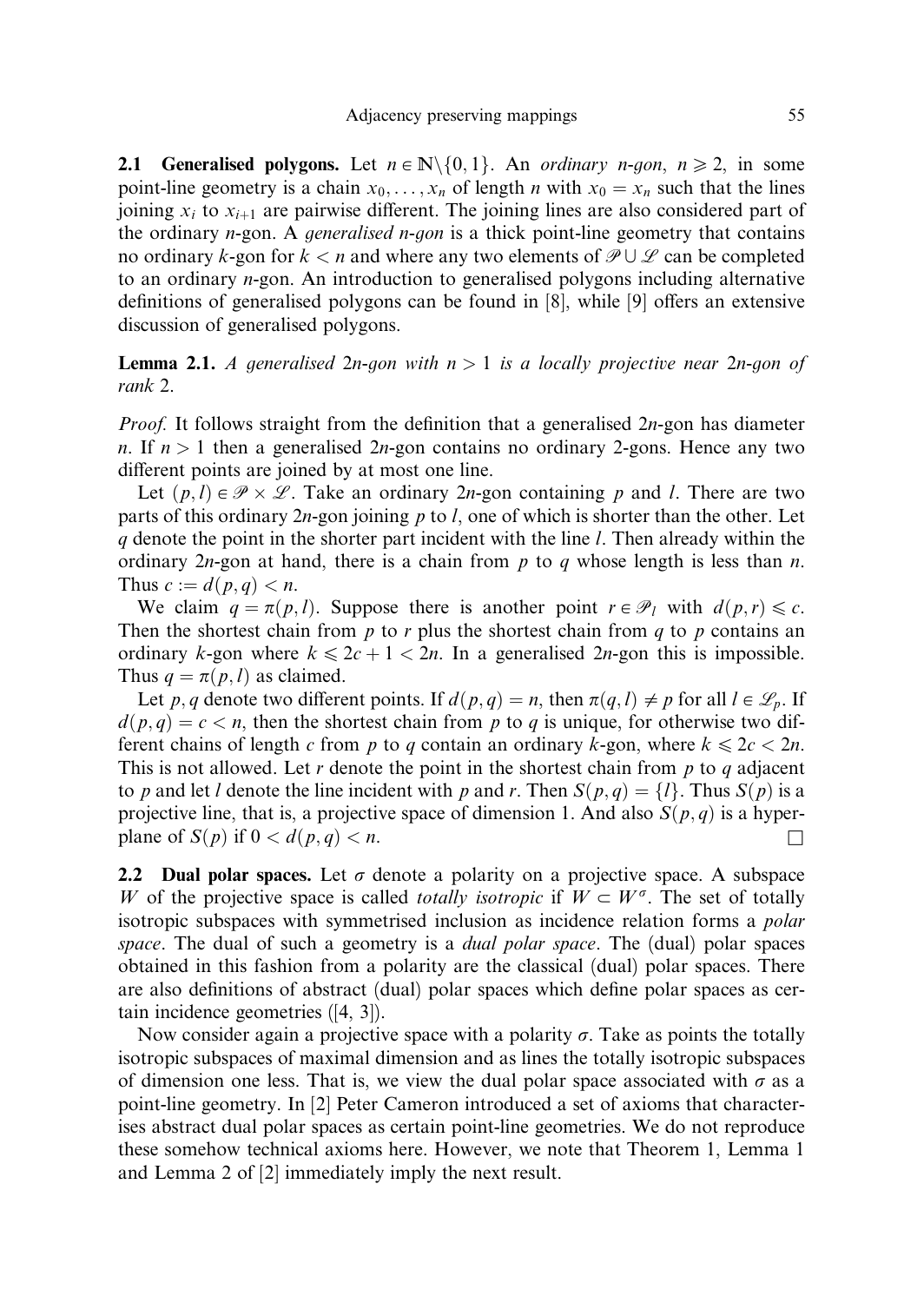Lemma 2.2. A dual polar space, considered as a point-line geometry, is a locally projective near polygon, where the diameter equals the rank.

Polar spaces and dual polar spaces of rank 2 are precisely the generalised quadrangles. For an introduction to polar spaces see e.g. [1].

We now deduce some useful properties of locally projective near polygons.

**Lemma 2.3.** Suppose  $\mathfrak{G} = (\mathcal{P}, \mathcal{L})$  is a locally projective near 2n-gon of rank m. Let  $p, q$  denote two different points. Then the following assertions hold.

- 1. If  $d(p,q) = c < n$ , then any chain  $(p = x_0, \ldots, x_c = q)$  of length c from p to q can be extended to a chain  $(p = x_0, \ldots, x_c, \ldots, x_n)$  with  $d(p, x_n) = n$ .
- 2. There exists a point r with  $d(p, r) = n > d(q, r)$ .
- 3. If p, q are adjacent, there exists a point r with  $d(p,r) = n = d(q,r) + 1$ .
- 4. The point set of the projective space  $S(p)$  coincides with the pencil  $\mathscr{L}_{p}$ .
- 5. For every hyperplane H of  $S(p)$  there is some  $r \in D_{n-1}(p)$  with  $H = S(p,r)$ .

*Proof.* If  $d(p,q) = c < n$ , there is some line  $l \in \mathcal{L}_q \backslash S(q,p)$ . We know  $\pi(p,l) = q$  for such a line. Let  $x_{c+1} \in \mathcal{P}_l \setminus \{q\}$ . Then  $d(p, x_{c+1}) = c + 1$  and  $d(q, x_{c+1}) = 1$ . Repeating this step inductively, we obtain the required chain. This proves the first assertion.

For different points p, q with  $d(p,q) < n$  the second assertion follows from the first. If  $d(p,q) = n$  choose  $l \in \mathcal{L}_q$  and  $r \in \mathcal{P}_l \setminus \{q, \pi(p,l)\}\)$ . Then  $d(p,r) = n > 1$  $d(q, r)$ . This proves the second assertion.

To prove the third assertion, suppose  $p, q$  are adjacent points. By the second assertion there is some  $r \in D_n(p)$  with  $d(q, r) < n$ . The triangle inequality implies  $d(q, r) \geq$  $d(p,r) - d(p,q) = n - 1$ . Thus  $d(q,r) = n - 1$ .

Let  $l \in \mathcal{L}_p$  and  $r \in \mathcal{P}_l \setminus \{p\}$ . Then  $S(p, r) = \{l\}$ . This proves the fourth assertion.

Finally, suppose H is a hyperplane of  $S(p)$ . There is some point s such that  $H = S(p, s)$ . Let  $c := d(p, s) < n$ . By the first assumption any chain of length c from p to s can be extended to a chain  $(p, \ldots, x_{n-1}, x_n)$  of length n, where  $d(p, x_n) = n$ . Let  $r := x_{n-1}$ . Then  $d(p, r) = n - 1$  and  $S(p, s) \subset S(p, r)$ . Since  $S(p, s)$  and  $S(p, r)$ are hyperplanes we deduce  $S(p, s) = S(p, r)$ .

**2.3** Adjacency preserving maps. Let  $\mathfrak{G} = (\mathcal{P}, \mathcal{L})$  and  $\mathfrak{G}' = (\mathcal{P}', \mathcal{L}')$  denote two point-line geometries. A map  $\phi : \mathcal{P} \to \mathcal{P}'$  is called *adjacency preserving*, if  $d(p, q) = 1$ implies  $d(p^{\phi}, q^{\phi}) = 1$ . The following properties of adjacency preserving maps are obvious.

**Lemma 2.4.** Let  $\mathfrak{G} = (\mathcal{P}, \mathcal{L})$  and  $\mathfrak{G}' = (\mathcal{P}', \mathcal{L}')$  denote two point-line geometries and  $\phi : \mathscr{P} \to \mathscr{P}'$  an adjacency preserving map.

- 1. For any two points  $p, q \in \mathcal{P}$  we have  $d(p^{\phi}, q^{\phi}) \leq d(p, q)$ .
- 2. If  $\mathfrak{G}'$  contains no ordinary 2- and 3-gons, then  $\phi$  induces a map from  $\mathscr{L} \to \mathscr{L}'$  as follows: a line l is mapped to the line connecting  $p^{\phi}$  to  $q^{\phi}$ , where p and q are different points incident with l.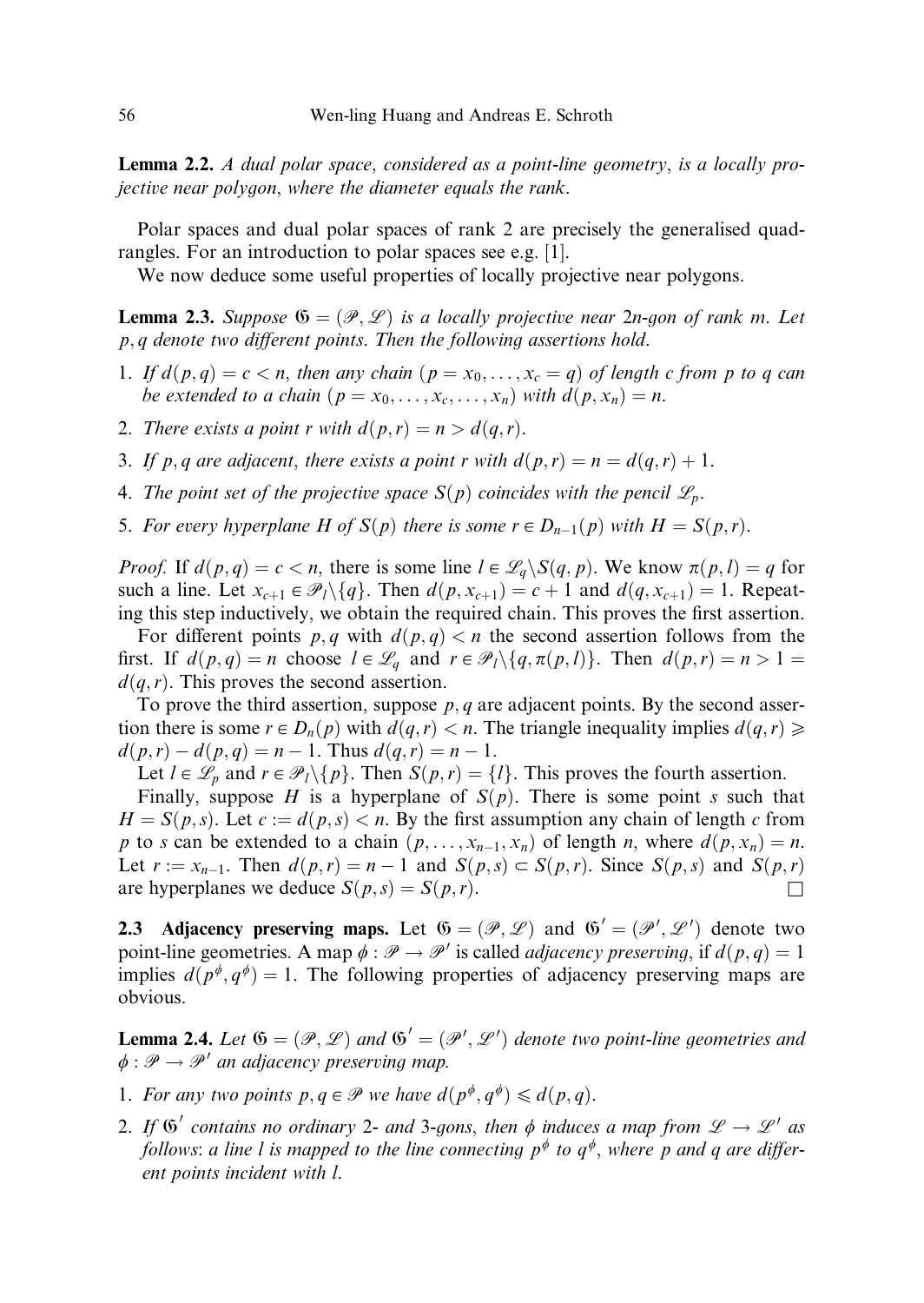#### 3 Proof

In general, adjacency preserving maps can be rather wild. However, restrictions on the geometries involved together with surjectivity tame the beast. So, in this section we consider two locally projective near  $2n$ -gons  $\mathfrak{G} = (\mathcal{P}, \mathcal{L})$  and  $\mathfrak{G}' = (\mathcal{P}', \mathcal{L}')$  of common finite rank  $m \geq 2$  and common finite diameter  $n \geq 2$ . Moreover  $\phi : \mathcal{P} \to \mathcal{P}'$ is a surjective adjacency preserving map. By Lemma 2.4.2 there is an induced line mapping.

**Lemma 3.1.** Let  $p, q \in \mathcal{P}$  with  $d(p,q) = n$  and  $d(p^{\phi}, q^{\phi}) = n - 1$ . Then  $(\mathcal{L}_n)^{\phi} \subset$  $S(p^{\phi}, q^{\phi}).$ 

*Proof.* Let  $l \in \mathcal{L}_p$  and  $r := \pi(q, l)$ . Then  $d(r, q) = n - 1$  and  $d(p, r) = 1$ . This implies  $d(r^{\phi}, q^{\phi}) \leq n - 1 = d(p^{\phi}, q^{\phi})$  and  $d(p^{\phi}, r^{\phi}) = 1$ . If  $d(r^{\phi}, q^{\phi}) = d(p^{\phi}, q^{\phi}) = 1$ .  $n-1$ , then there is some s incident with  $l^{\phi}$  such that  $d(s, q^{\phi}) = n - 2$ . This implies  $\pi(q^{\phi}, l^{\phi}) = s \neq p^{\phi}$ . If  $d(r^{\phi}, q^{\phi}) < d(p^{\phi}, q^{\phi})$  then  $\pi(q^{\phi}, l^{\phi}) = r^{\phi} \neq p^{\phi}$ . Hence  $l^{\phi} \in S(p^{\phi}, q^{\phi}).$ 

**Lemma 3.2.** Let  $p, q \in \mathcal{P}$  with  $d(p^{\phi}, q^{\phi}) = n - 1$ . Then  $d(p, q) = n - 1$ .

*Proof.* The only other possibility besides  $d(p,q) = n - 1$  is  $d(p,q) = n$ . So suppose  $d(p,q) = n$ . Choose points  $r_1, \ldots, r_{m-1}$  such that  $d(p^{\phi}, r_i^{\phi}) = n - 1$  for all  $i \in$  $\{1, \ldots, m-1\}$  and  $\{S(p^{\phi}, r_i^{\phi}) \mid i \in \{1, \ldots, m-1\}\} \cup \{S(p^{\phi}, q^{\phi})\}$  is a basis of the dual of the projective space  $S(p^{\phi})$ . Then  $n - 1 \leq d(p, r_i) \leq n$  for all  $i \in \{1, ..., m - 1\}$ . Therefore  $\bigcap_{i=1}^{m-1} S(p,r_i)$  contains at least one line  $l \in \mathcal{L}_p$ . If  $d(p,r_i) = n$  then  $l^{\phi} \in$  $S(p^{\phi}, r_i^{\phi})$  by Lemma 3.1. If  $d(p, r_i) = n - 1$  then  $\pi(r_i^{\phi}, l^{\phi}) \neq p^{\phi}$  since  $\pi(r_i, l) \neq p$ . This implies  $l^{\phi} \in S(p^{\phi}, r_i^{\phi})$ . By Lemma 3.1 also  $l^{\phi} \in S(p^{\phi}, q^{\phi})$ . Thus  $l^{\phi} \in \bigcap_{i=1}^{m-1} S(p^{\phi}, r_i^{\phi}) \cap$  $S(p^{\phi}, q^{\phi})$  which contradicts the fact that

$$
\{S(p^{\phi}, r_i^{\phi}) \mid i \in \{1, \ldots, m-1\}\} \cup \{S(p^{\phi}, q^{\phi})\}
$$

is a basis of the dual of  $S(p^{\phi})$ .

**Lemma 3.3.** For every  $p \in \mathcal{P}$  the induced map  $\phi : \mathcal{L}_p \to \mathcal{L}_{p\phi}$  is surjective.

*Proof.* Let  $g \in \mathcal{L}_{p^{\phi}}'$ . Choose points  $r_1, \ldots, r_{m-1} \in D_{n-1}(p^{\phi})$  such that  $\{g\} =$  $\bigcap_{i=1}^{m-1} S(p^{\phi}, r_i)$ . For every  $i \in \{1, \ldots, m-1\}$  choose  $q_i$  with  $q_i^{\phi} = r_i$ . Then  $d(p, q_i) =$  $n-1$  by Lemma 3.2. Thus there exists some  $l \in \mathcal{L}_p$  with  $l \in \bigcap_{i=1}^{m-1} S(p, q_i)$ . But then  $l^{\phi}=g.$ 

**Lemma 3.4.** Let  $p, q \in \mathcal{P}$  with  $d(p, q) = n$ . Then  $d(p^{\phi}, q^{\phi}) = n$ .

*Proof.* We show by induction that there is no  $k \in \mathbb{N} \setminus \{0\}$  with  $d(p^{\phi}, q^{\phi}) = n - k$ . By Lemma 3.2 we have  $d(p^{\phi}, q^{\phi}) \neq n - 1$ . Let  $k \in \mathbb{N} \setminus \{0, 1\}$  with  $d(p^{\phi}, q^{\phi}) = n - k$  and  $d(s^{\phi}, q^{\phi}) = n$  or  $d(s^{\phi}, q^{\phi}) \leq n - k$  for all  $s \in D_n(q)$ . Let  $g \in \mathscr{L}'_{p^{\phi}} \backslash S(p^{\phi}, q^{\phi})$ . By Lemma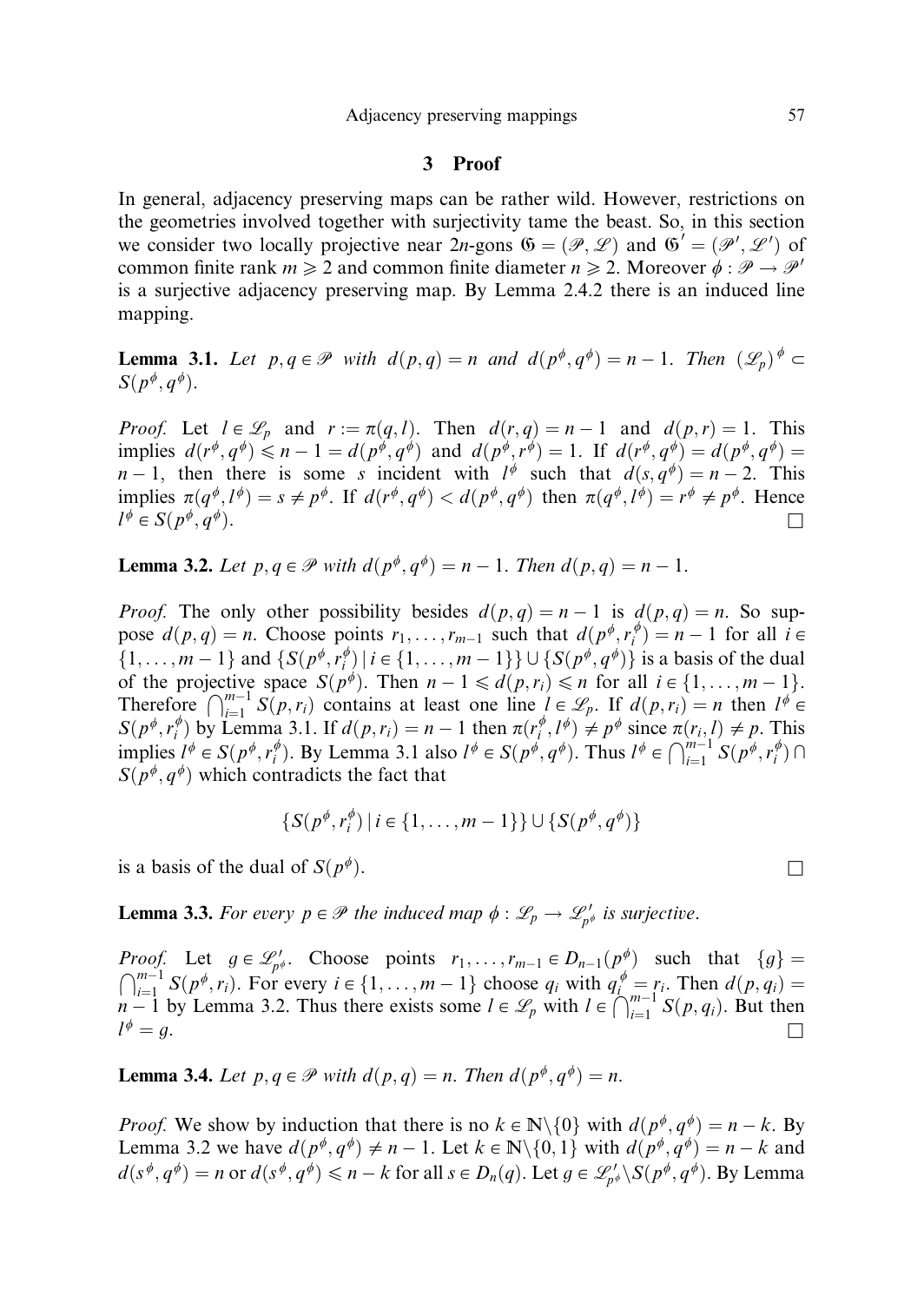3.3 there is some  $l \in \mathcal{L}_p$  with  $l^{\phi} = q$ . Let r denote a point on l different from p and  $\pi(q, l)$ . Then  $d(r, q) = d(p, q) = n$  and  $d(r^{\phi}, q^{\phi}) = d(p^{\phi}, q^{\phi}) + 1 = n - (k - 1)$ , contradicting our assumptions.  $\Box$ 

**Lemma 3.5.** The map  $\phi$  is injective.

*Proof.* Let  $p, q \in \mathcal{P}$  with  $p \neq q$ . By Lemma 2.3 there exists some  $r \in \mathcal{P}$  with  $d(p, r) =$  $n > d(q, r)$ . By Lemma 3.4 we know  $d(p^{\phi}, r^{\phi}) = n$ . We also know  $d(q^{\phi}, r^{\phi}) \leq$  $d(q, r) < n$ . Hence  $p^{\phi} \neq q^{\phi}$ .

**Lemma 3.6.** Let  $p, q \in \mathcal{P}$ . Then  $d(p,q) = 1$  if and only if  $d(p^{\phi}, q^{\phi}) = 1$ .

*Proof.* Our main assumption on  $\phi$  is that  $d(p,q) = 1$  implies  $d(p^{\phi}, q^{\phi}) = 1$ . So we only have to show that  $d(p^{\phi}, q^{\phi}) = 1$  implies  $d(p, q) = 1$ . So let  $p, q \in \mathcal{P}$  with  $d(p^{\phi}, q^{\phi}) = 1$ . Then  $d(p, q) < n$  by Lemma 3.4. By Lemma 2.3.1 there is some point  $r \in \mathcal{P}$  with  $n = d(p,r) = d(p,q) + d(q,r)$ . Now Lemma 2.4.1, the triangle inequality and Lemma 3.4 imply

$$
n = d(p,r) = d(p,q) + d(q,r) \ge d(p^{\phi}, q^{\phi}) + d(q^{\phi}, r^{\phi}) \ge d(p^{\phi}, r^{\phi}) = n.
$$

Applying Lemma 2.4.1 once more yields  $d(p, q) = d(p^{\phi}, q^{\phi}) = 1$ .

The last two lemmas are the key to our main result.

**Theorem 3.7.** Let  $\mathfrak{G} = (\mathcal{P}, \mathcal{L})$  and  $\mathfrak{G}' = (\mathcal{P}', \mathcal{L}')$  denote two locally projective near 2n-gons,  $n \geq 1$ , of finite rank  $m \geq 2$ . Then any surjective, adjacency preserving map  $\phi : \mathcal{P} \to \mathcal{P}'$  induces an isomorphism of geometries.

*Proof.* By Lemma 3.5 the map  $\phi$  is injective. By Lemma 3.6 the inverse map is also adjacency preserving. Lemma 3.6 also implies that the induced map  $\phi : \mathscr{L} \to \mathscr{L}'$ is a bijection. Moreover, by the construction of the induced map between the line sets, we have p I l if and only if  $p^{\phi}$  I  $l^{\phi}$ , for any point p and any line l. In other words,  $\phi$  is a geometric isomorphism between the geometries  $\mathfrak{G}$  and  $\mathfrak{G}'$ .  $\Box$ 

### References

- [1] F. Buekenhout, P. Cameron, Projective and affine geometry over division rings. In: *Hand*book of incidence geometry, 27–62, North-Holland 1995. [MR 96g:51005](http://www.ams.org/mathscinet-getitem?mr=96g:51005) [Zbl 0822.51001](http://www.emis.de/MATH-item?0822.51001)
- [2] P. J. Cameron, Dual polar spaces. Geom. Dedicata 12 (1982), 75–85. [MR 83g:51014](http://www.ams.org/mathscinet-getitem?mr=83g:51014) [Zbl 0473.51002](http://www.emis.de/MATH-item?0473.51002)
- [3] W.-l. Chow, On the geometry of algebraic homogeneous spaces. Ann. of Math. (2) 50 (1949), 32–67. [MR 10,396d](http://www.ams.org/mathscinet-getitem?mr=10,396d) [Zbl 0040.22901](http://www.emis.de/MATH-item?0040.22901)
- [4] A. M. Cohen, Point-line spaces related to buildings. In: *Handbook of incidence geometry*, 647–737, North-Holland 1995. [MR 96k:51009](http://www.ams.org/mathscinet-getitem?mr=96k:51009) [Zbl 0829.51004](http://www.emis.de/MATH-item?0829.51004)
- [5] H. Groh, Geometric lattices with topology. J. Combin. Theory Ser. A 42 (1986), 111–125. [MR 88a:51023](http://www.ams.org/mathscinet-getitem?mr=88a:51023) [Zbl 0596.51008](http://www.emis.de/MATH-item?0596.51008)

$$
\Box
$$